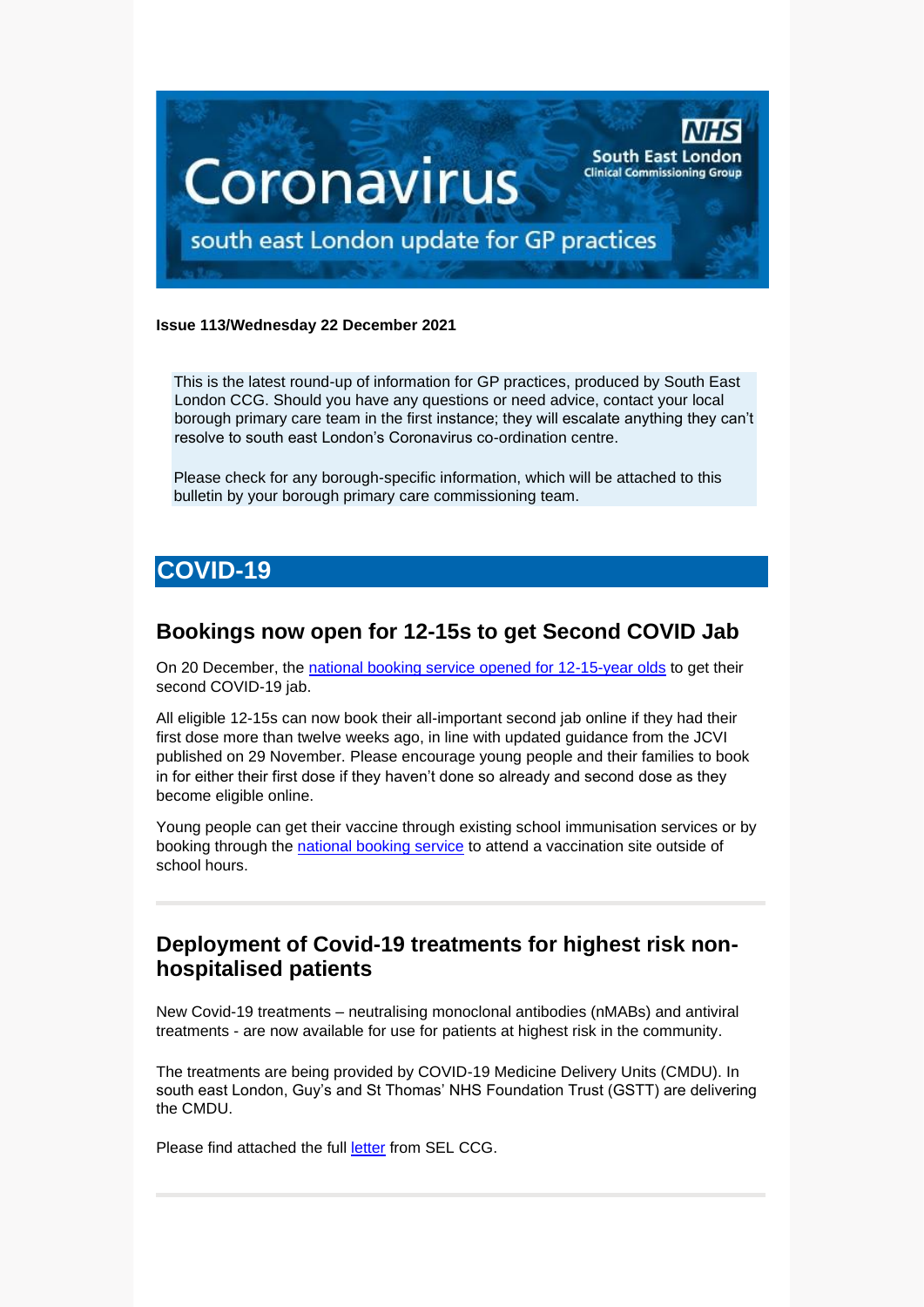## **Updated UK Health Security Agency guidance on NHS staff, student and volunteer self-isolation and return to work following COVID-19 contact**

Please see letter from 16 December [here.](https://selondonccg.nhs.uk/wp-content/uploads/2021/12/C1500_Updated-UK-Health-Security-Agency-guidance-on-NHS-staff-student-and-volunteer-self-isolation-and-return-to-work-following-COVID-19-contact_16-December-.pdf)

## **COVID-19 testing and reporting**

Regular antigen testing of all practice staff is critical to protect staff and patients and slow the spread of Covid-19. Staff testing is vital - even after vaccination. ALL test results regardless of outcome must be reported. Find out more [here](https://selondonccg.nhs.uk/wp-content/uploads/2021/12/Key-messages-for-GP-weekly-bulletin-17-December-2021.pdf) in our weekly update and below:

**Staff testing**: Reminder that all staff vaccinated or unvaccinated, should still be undertaking twice weekly asymptomatic testing using lateral flow test kits obtained from the .gov website (See below) and reporting ALL results on the government website. This is still needed to protect staff, colleagues, family member and patients within their care. It is advised when reporting to set up an account, this makes it quicker to report subsequent test results as previous information is pre-populated. You can also can the QR code on the test cartridge in cases where the text is too small to read easily.

**Lateral flow test kits for vaccination sites:** Please note that staff and volunteers should be accessing test kits via the national government website and should be testing and reporting before attending site. Order: [https://www.gov.uk/order-coronavirus-rapid](https://www.gov.uk/order-coronavirus-rapid-lateral-flow-tests)[lateral-flow-tests](https://www.gov.uk/order-coronavirus-rapid-lateral-flow-tests) and Report: [Report a COVID-19 rapid lateral flow test result -](https://www.gov.uk/report-covid19-result) GOV.UK [\(www.gov.uk\).](https://www.gov.uk/report-covid19-result) However, sites are still encouraged to hold a small supply for emergency use in cases where staff or volunteers turn up without having tested. Please let the SEL CCG Testing Team [selccg.covidtesting@nhs.net](mailto:selccg.covidtesting@nhs.net) know if you need any small supplies for emergency use and we will support obtaining a small number of kits from our Local Authority Partners.

**PCR kits in surgeries:** Reminder that GP practices should have a small stock of PCR kits for use in emergencies for staff or patients who present with possible covid symptoms. Assistance in ordering these can be made via the Specialist Team via 119. Please follow the link for information. [https://www.gov.uk/government/publications/covid-](https://www.gov.uk/government/publications/covid-19-testing-in-general-practice)[19-testing-in-general-practice](https://www.gov.uk/government/publications/covid-19-testing-in-general-practice)

Changes to collection of lateral flow kits from local sites and pharmacies: Many collection sites are now requiring a 'collection code' before issuing up to 2 lateral flow test kits (7 tests in each box). The code can be obtained by following the information on the government website [https://test-for-coronavirus.service.gov.uk/collect-lateral-flow](https://test-for-coronavirus.service.gov.uk/collect-lateral-flow-kits)[kits](https://test-for-coronavirus.service.gov.uk/collect-lateral-flow-kits) to obtain a collect code via text and email. Alternatively, some collection points are displaying a QR code which can be scanned to access a form which once completed will generate a collect code.

Lateral flow Instructions in other languages: SEL have successfully managed to petition for the 3 main languages used by Afghanistan's to support the many other translations already available. These can now be found on the government website: <https://www.gov.uk/guidance/covid-19-self-test-help>

Any testing questions please contact [avril.satchwell@nhs.net](mailto:avril.satchwell@nhs.net) Head of SEL CCG Covid Testing or the wider SEL Testing Team at [selccg.covidtesting@nhs.net](mailto:selccg.covidtesting@nhs.net)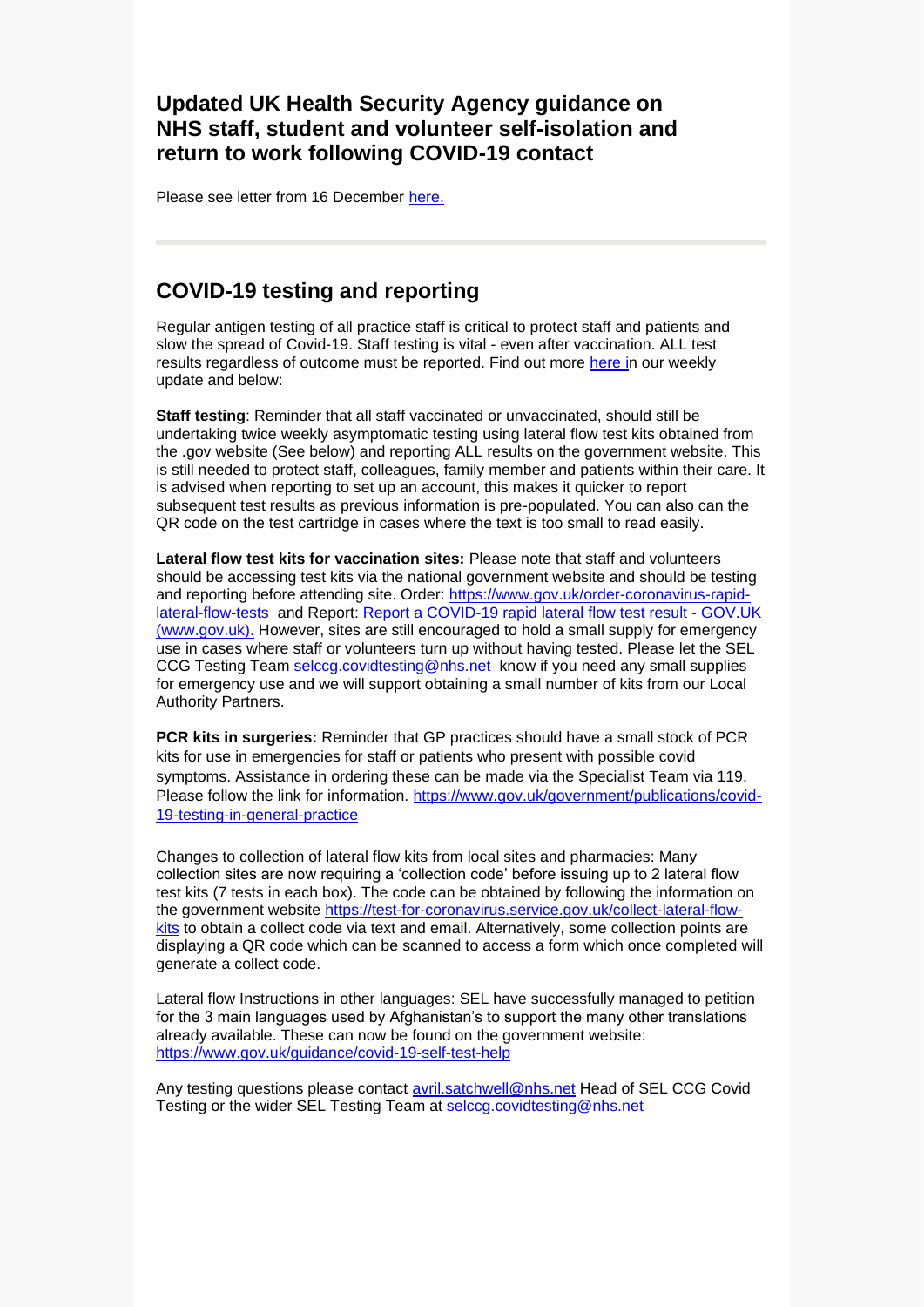## **GP updates**

## **Message from the UK Chief Medical Officers**

Please read the end of year letter [here.](https://selondonccg.nhs.uk/wp-content/uploads/2021/12/21.12.21-UK-CMO-letter-to-the-profession.pdf)

## **General practice and pharmacy availability over Christmas and New Year**

Following the Prime Minister's announcement on 12 December, general practice has been working tirelessly to ensure all patients who are eligible, are offered a COVID booster by 31 December. This means that the majority of practice staff are being redeployed until the New Year to administer Covid booster vaccinations. Surgeries remain open for urgent appointments, but some appointments for routine care may be cancelled over the coming weeks.

[Further detail on this and pharmacy opening times over Christmas and the new year](https://selondonccg.nhs.uk/news/general-practice-and-pharmacy-availability-over-christmas-and-new-year/)

## **Withdrawal of the recommendation for consideration of Inhaled Budesonide as a treatment option for COVID-19**

The [COVID-19 Therapeutic Alert](https://www.cas.mhra.gov.uk/ViewandAcknowledgment/ViewAlert.aspx?AlertID=103185) issued on the 14<sup>th</sup> of December informs on the withdrawal of inhaled budesonide as a treatment option for COVID-19.

The alert highlights:

- Final results from the [PRINCIPLE](https://www.thelancet.com/journals/lancet/article/PIIS0140-6736(21)01744-X/fulltext) and [STOIC](https://www.thelancet.com/article/S2213-2600(21)00160-0/fulltext) trials of inhaled budesonide as a treatment for mild to moderate COVID-19 infection have been published.
- Inhaled budesonide should no longer be considered as a treatment for individuals with COVID-19 infection other than within the context of a clinical trial. The NICE [COVID-19 Rapid Guideline](https://www.nice.org.uk/guidance/ng191/resources/covid19-rapid-guideline-managing-covid19-pdf-51035553326) has been updated to reflect this. Prescribers may wish to refer to the guideline for further information.
- Patients prescribed budesonide for indications other than COVID-19 should continue treatment if they test positive.

## **MHRA [Drug Safety Update: Chloral Hydrate, Cloral Betaine](https://scanmail.trustwave.com/?c=8248&d=0qyy4eHM0bo7YiQxbrK7cBsfGkemlPCSmCbJR45Eyw&u=https%3a%2f%2fwww%2egov%2euk%2fdrug-safety-update%2fchloral-hydrate-cloral-betaine-welldorm-restriction-of-paediatric-indication)  [Restriction](https://scanmail.trustwave.com/?c=8248&d=0qyy4eHM0bo7YiQxbrK7cBsfGkemlPCSmCbJR45Eyw&u=https%3a%2f%2fwww%2egov%2euk%2fdrug-safety-update%2fchloral-hydrate-cloral-betaine-welldorm-restriction-of-paediatric-indication)**

In October 2021, the Medicines and Healthcare products Regulatory Agency (MHRA) released a drug safety update relating to the licensed paediatric use of chloral hydrate and chloral betaine for insomnia. Due to safety and efficacy concerns, it's use has now been restricted to short term treatment with a maximum treatment duration of two weeks. Please see the [link](https://www.gov.uk/drug-safety-update/chloral-hydrate-cloral-betaine-welldorm-restriction-of-paediatric-indication) for further information.

Following on from the publication of this alert, the Neonatal & Paediatric Pharmacists Group (NPPG), have also released a position [statement](http://scanmail.trustwave.com/?c=8248&d=0qyy4eHM0bo7YiQxbrK7cBsfGkemlPCSmHDPQYFMzQ&u=http%3a%2f%2fnppg%2eorg%2euk%2fwp-content%2fuploads%2f2021%2f12%2fNPPG-Position-Statement-Chloral-Dystonia-V1%2epdf) for the off-label use of chloral hydrate in the management of intrusive movement and motor disorders in children and young people.

The key message for Primary care from the MHRA alert and the NPPG statement are:

• **Do not abruptly stop either medication** – as abrupt discontinuation can lead to delirium. If a decision to stop the medication is made by the specialist, then a tapered approach ought to be taken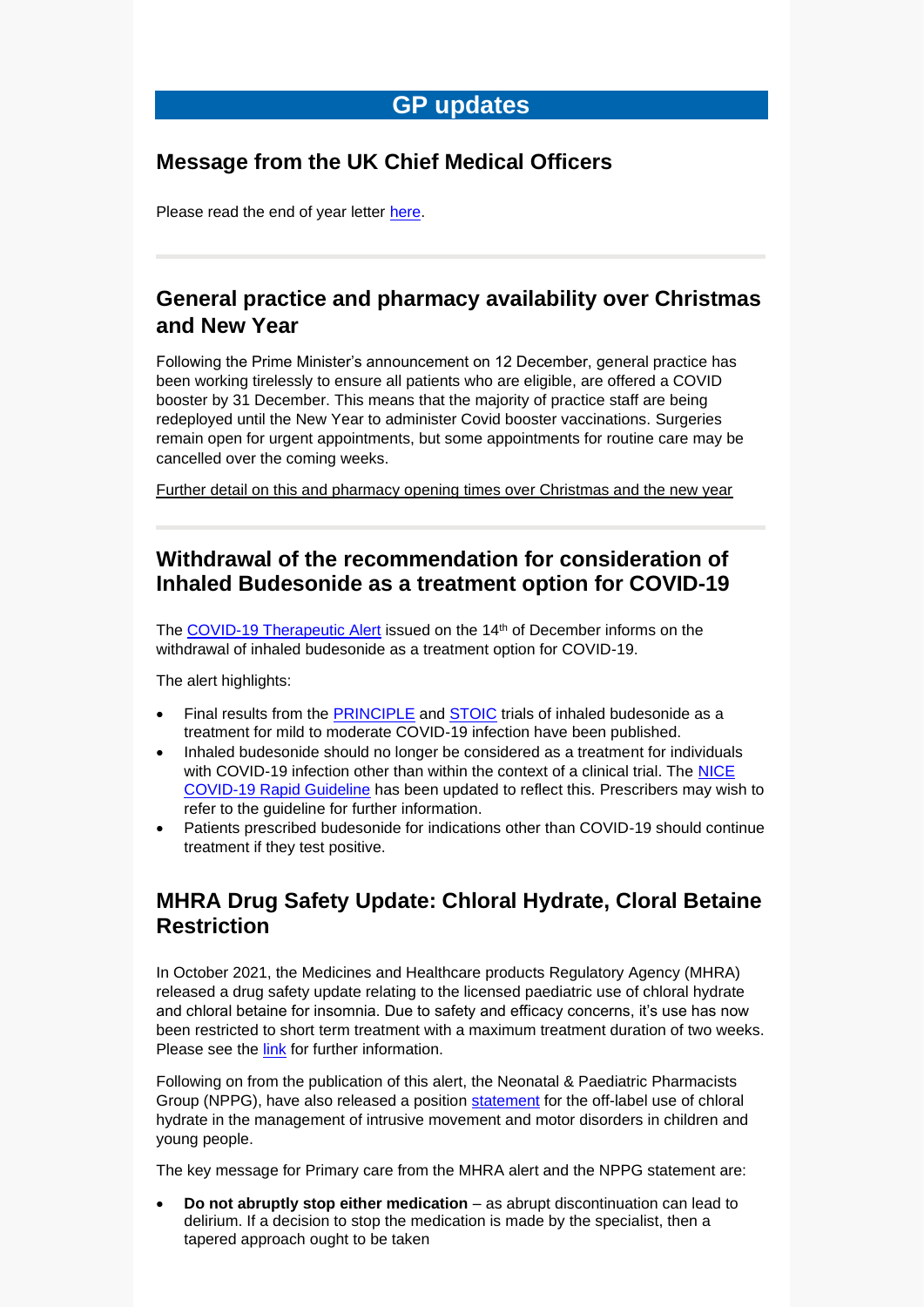- Use must be under the supervision of a named consultant with appropriate experience and competency in paediatric neurology, neuro-disability, and/or palliative care, who must regularly review the patient, being alert to signs of inappropriate use and aiming to deescalate wherever possible
- The specialist teams at SEL hospital trusts are aware of the alert and requirements for action. Patients will be being reviewed at their scheduled outpatient appointments and reviews of management plans undertaken as necessary

#### **Actions:**

- A prescribing advisor will contact your practice if patients currently prescribed choral hydrate or chloral betaine are identified at your practice. Please ensure there is a management plan in place from the initiating specialist, with clear indication for use.
- If you have any concerns in the interim, please contact the specialist team directly.

## **MHRA Drug Safety Update: Haloperidol (Haldol) - reminder of risks when used in elderly patients for the acute treatment of delirium**

The MHRA issued a safety [update](https://www.gov.uk/drug-safety-update/haloperidol-haldol-reminder-of-risks-when-used-in-elderly-patients-for-the-acute-treatment-of-delirium) on the 10<sup>th</sup> of December to remind healthcare professionals of the increased risk of adverse neurological and cardiac effects when using first-generation antipsychotic haloperidol (Haldol®) to treat delirium in elderly patients.

Healthcare professionals are advised that:

- Haloperidol should only be considered for acute treatment of delirium when nonpharmacological interventions have failed, and prescribed the lowest dose, for the shortest possible time.
- Haloperidol is contraindicated in Parkinson's disease, dementia with Lewy bodies and used with caution in frail, elderly patients. Please see the [Summary of](https://www.medicines.org.uk/emc/product/180/smpc)  [Characteristics](https://www.medicines.org.uk/emc/product/180/smpc) for further information.
- Baseline ECG and electrolyte monitoring is recommended before and during treatment.
- Dose adjustments are needed in hepatic and renal impairment.
- Monitor for extrapyramidal side effects during treatment. These may include dystonia, tardive dyskinesia, akathisia, hypersalivation.

## **Serious Shortage Protocol – Salazopyrin® EN-Tabs 500mg**

Because of ongoing supply issues, the Serious Shortage Protocol currently in effect for Salazopyrin<sup>®</sup> EN-Tabs 500mg (SSP014) is being varied to extend the end date, which was previously Monday 20 December 2021.

The end date for SSP014 will now be Friday 14 January 2022.

If you have any questions regarding the SSPs please contact the NHS Prescription Service: [nhsbsa.prescriptionservices@nhsbsa.nhs.uk](mailto:nhsbsa.prescriptionservices@nhsbsa.nhs.uk)

Telephone: 0300 330 1349

Textphone: 18001 0300 330 1349

To access the latest information about SSPs (including supporting guidance), please visit the following link – [https://www.nhsbsa.nhs.uk/pharmacies-gp-practices-and](https://www.nhsbsa.nhs.uk/pharmacies-gp-practices-and-appliance-contractors/serious-shortage-protocols-ssps)[appliance-contractors/serious-shortage-protocols-ssps.](https://www.nhsbsa.nhs.uk/pharmacies-gp-practices-and-appliance-contractors/serious-shortage-protocols-ssps)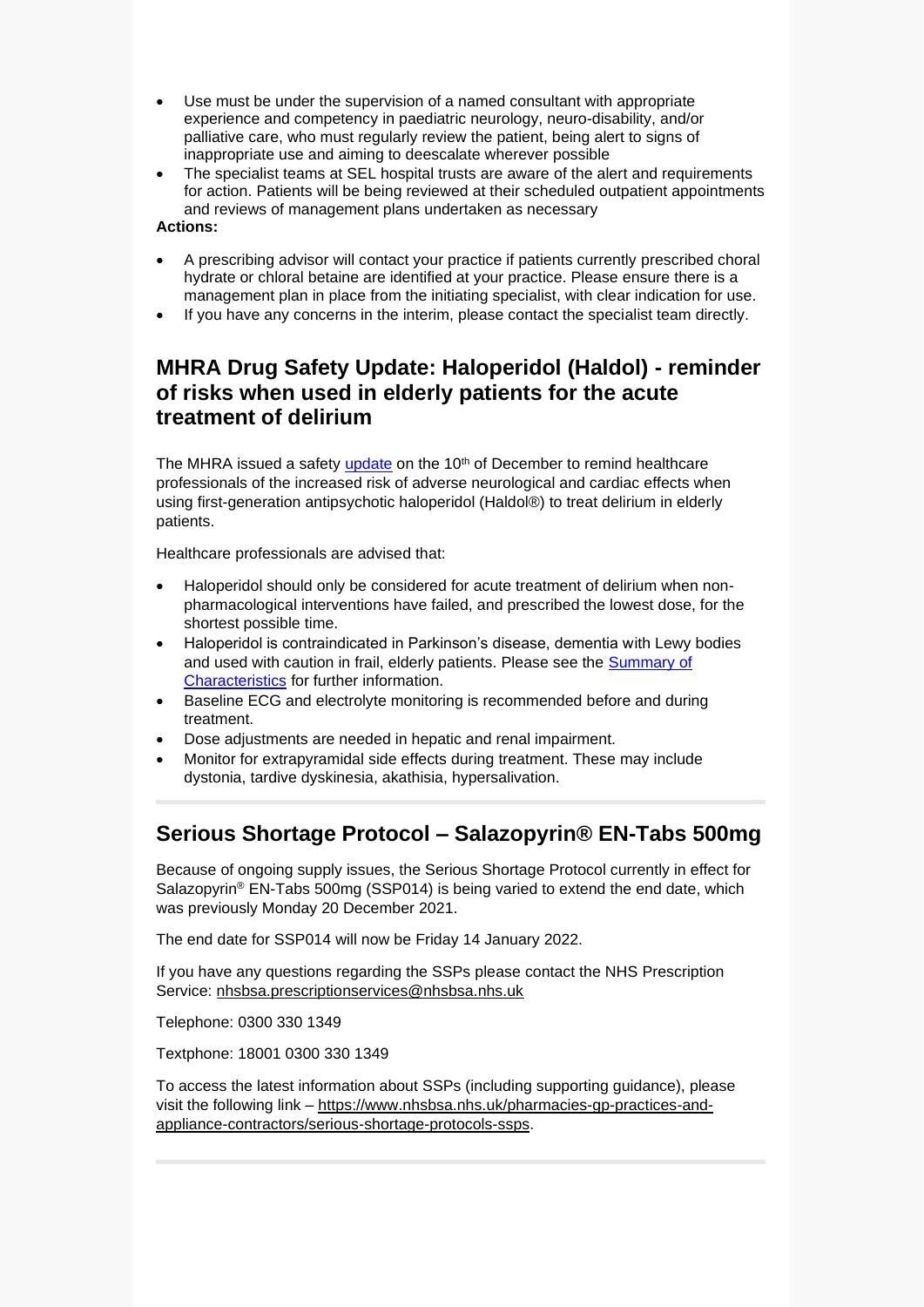## **Primary care networks: network contract directed enhanced service from 20 December 2021**

[Network Contract Directed Enhanced Service Contract Specification 2021/22](https://www.england.nhs.uk/publication/network-contract-des-specification-2021-22/) 

[Investment and Impact Fund Implementation Guidance 2021/22](https://www.england.nhs.uk/publication/investment-and-impact-fund-2021-22-implementation-guidance/)

[NHS England » Network Contract Directed Enhanced Service –](https://www.england.nhs.uk/publication/network-contract-des-guidance-2021-22/) Guidance for 2021/22 in [England –](https://www.england.nhs.uk/publication/network-contract-des-guidance-2021-22/) 2021/22

NHS England » Cover Notes – Network [Contract Directed Enhanced Service](https://www.england.nhs.uk/publication/cover-note-to-support-the-pcn-changes-for-2021-22/)

## **Clinical Effectiveness South-East London's newsletter**

An [update](https://selondonccg.nhs.uk/wp-content/uploads/2021/12/CESEL-Newsletter-Dec-21.pdf) from the team and a reminder of how CESEL can help your practice. Details about the programme, including recently published CESEL Guides, is **[here](https://selondonccg.nhs.uk/covid_19/clinical-effectiveness-sel/)**.

#### **Bexley, Greenwich and Lewisham (BGL) GP Direct Access Pathology Transfer to the South East London Pathology Partnership**

As you know the transfer of BGL GP Direct Access pathology services for BGL took place on 12 November 2021. We know that there have been a number of issues and we wanted to reassure you that we have heard the concerns and are working with the contract holder to ensure these are addressed. In the meantime, it is imperative that every issue is raised through the Viapath Customer Services Desk as they will be best placed to resolve issues as they occur. If you are concerned about the issue (once you have logged it with the Viapath Customer Services Desk), you can further escalate this by raising a Quality Alert (QA) with the CCG. We will ensure that the Viapath issues log and our log of QAs is used to identify and address systemic issues as part of the action described above. We also need your help in making sure pathology requests are made through the Viapath tQuest portal as doing so rather than using alternative or manual processes will help de-risk the process. If there are any issues with you using the Viapath tQuest portal please contact the Viapath Customer Services Desk immediately as they are ready to help and support you (0204 513 7300 or [customerservices@viapath.org\)](mailto:customerservices@viapath.org).

## **Data Security and Protection Toolkit Incident management**

There is a legal duty on all organisation processing personal information to report any data security breaches or near misses. All GP practices must have a data security breach reporting process in place and staff must be aware how to report a data breach and who they can turn to for help and advice. Please read the latest **[bulletin on](https://selondonccg.nhs.uk/wp-content/uploads/2021/12/20211216-Bulletin-GP-Incident-management-Final-1.pdf)  [incident management.](https://selondonccg.nhs.uk/wp-content/uploads/2021/12/20211216-Bulletin-GP-Incident-management-Final-1.pdf)**

## **Apollo Programme: co-design opportunity**

Guys and St Thomas' Trust and Kings College Hospital Trust will be implementing **Epic** [Electronic Health Record \(EHR\) system in 2023.](https://www.guysandstthomas.nhs.uk/about-us/electronic-health-record/electronic-health-record.aspx) This will not only have benefits to patients and staff but there will also be benefits to our primary care colleagues.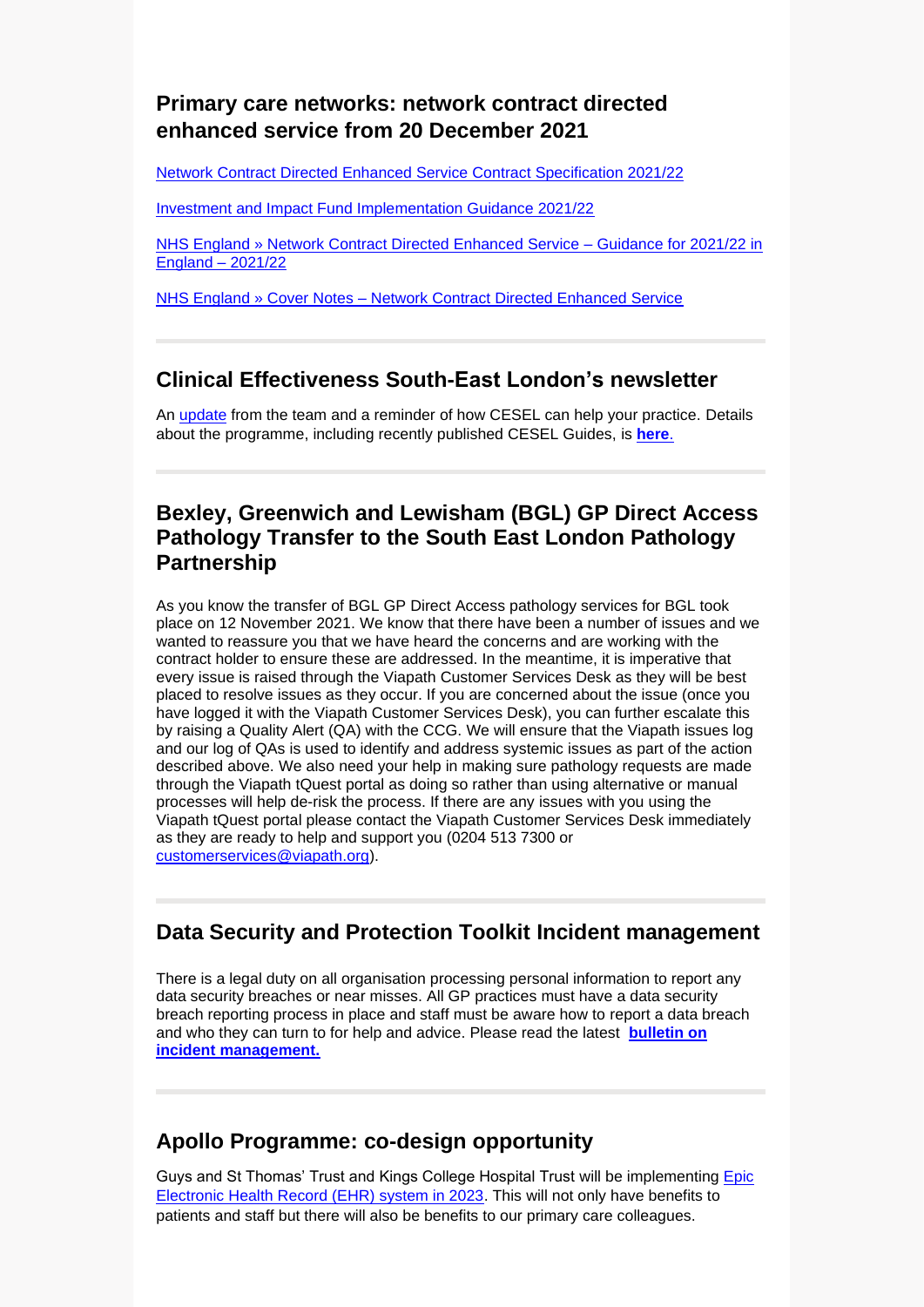The Trusts will be introducing a new clinic letter template that aims to streamline and standardise the information primary care colleagues receive from the Trusts. They are looking for a group of GPs representing the boroughs in South East London to provide their thoughts on the template.

This group would be provided with the template letter, a short online survey and in addition be invited to discuss the template at an **optional** online feedback session.

To take part, please review [the attached letter](https://selondonccg.nhs.uk/wp-content/uploads/2021/12/Epic-Clinic-Letter-Example_20211202.pdf) by 31 December on [SurveyMonkey.](https://www.surveymonkey.co.uk/r/RFFPMN9) There is a feedback session on 21 January from 1.30- 2.30. Register [here.](https://www.eventbrite.co.uk/e/gp-clinic-letter-feedback-session-tickets-227593928567)

## **Covid Virtual Wards Update**

Work to resume [Covid Virtual Wards](https://www.england.nhs.uk/nhs-at-home/covid-virtual-wards/) has begun across the system to support with the current wave of demand upon acute services. [Covid Virtual Wards](https://www.england.nhs.uk/nhs-at-home/covid-virtual-wards/) are acute-led pathways that support safe and earlier discharge of coronavirus patients from hospitals.

As before, locally developed approaches will be in place and each acute trust will have re-established their Covid Virtual Ward pathways by early January 2022. These pathways will enable the maximum number of people to be discharged safely and quickly and be supported in their own home.

Eligible patients will be identified and contacted by local Covid Virtual Ward providers and provided any necessary information or monitoring equipment, i.e. pulse oximeter, as required. If you have any questions please contact Thomas Munday at [thomas.munday@nhs.net.](mailto:thomas.munday@nhs.net)

## **Procurement of Community Adult Audiology Service – From April 2022**

Expression of interest is being sought from GPs **by Friday 24th December 2021** to review the service specification by close of business on 6 January 2022. More information and contact details are available [here.](https://selondonccg.nhs.uk/wp-content/uploads/2021/12/Adult-Community-Audiology.pdf)

## **NHS and voluntary sector organisations work together to bring onward HIV transmission to zero across London by 2030.**

NHS England has been working with 22 voluntary organisations and nine NHS trust across London in a bid to reduce further HIV transmission across the city to zero as part of the Fast Track Cities initiative.

Fast Track Cities is a global movement active in 30 major cities across the world to end HIV by 2030, reduce stigma associated with HIV and ensure that HIV positive people are living well. As part of the Fast Track Cities Quality Improvement Collaborative, 12 voluntary sector led projects have received ongoing funding for three years to help the city achieve this goal. Over the past 12 months, these projects have made significant gains in crucial areas, such as HIV awareness and testing, tackling stigma associated with HIV and strengthening clinical engagement and peer support for people with HIV who are either struggling with their clinical care or who are experiencing isolation, loneliness and poor mental health and wellbeing.

You can find out more about the individual projects [here.](https://www.youtube.com/playlist?list=PLFwV3fL04NbF90kDAjSFSIKTn8f0Ve6xE)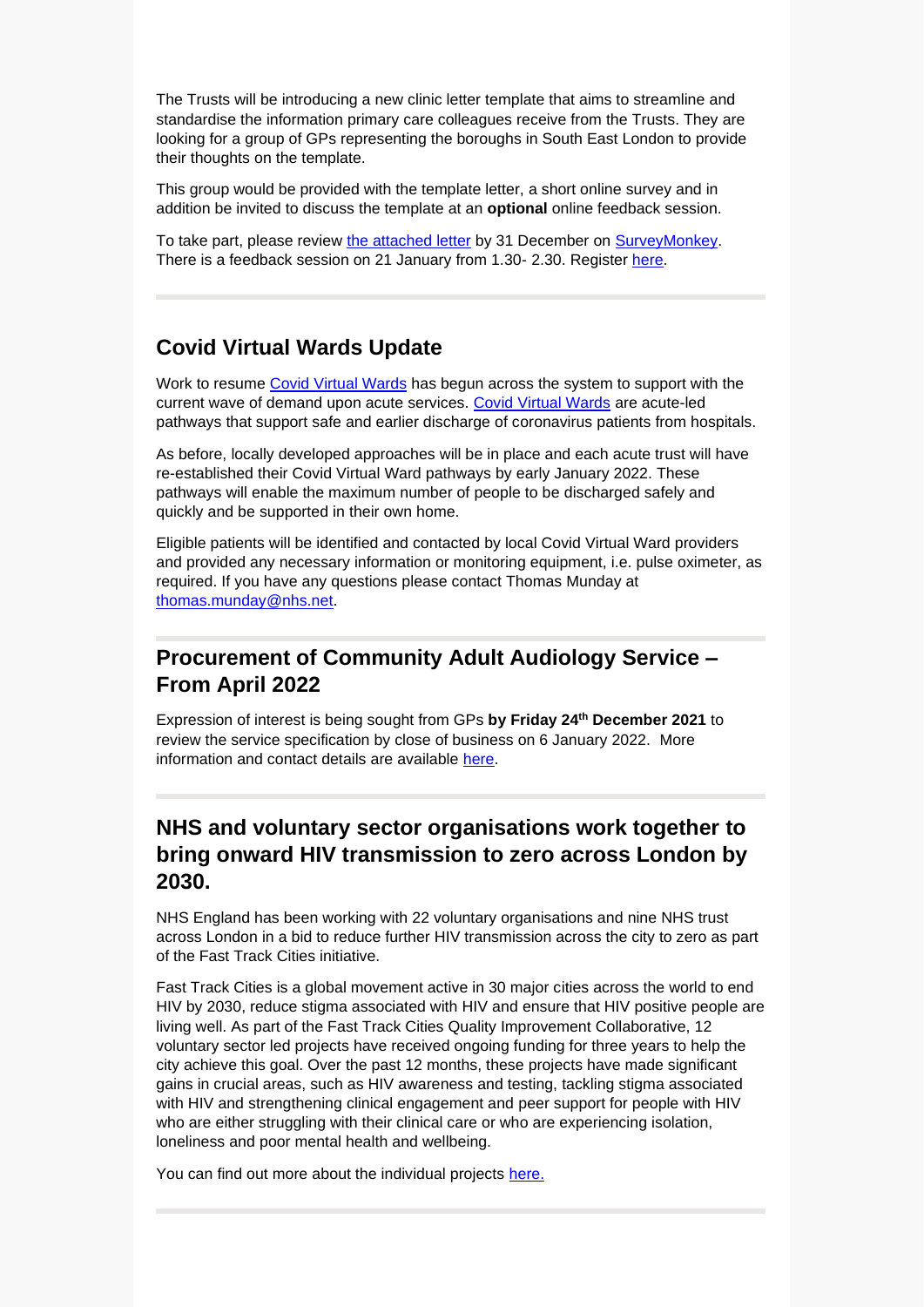### **New Urgent Care Plan for London**

On behalf of the pan-London Strategic Commissioning Group (SCG), we are pleased to announce that [Better](https://www.better.care/) has been selected as London's development partner to provide the technical infrastructure to co-create urgent care plans across London. Read more [here](https://selondonccg.nhs.uk/wp-content/uploads/2021/12/New-Urgent-Care-Plan-for-London.pdf) and FAQ [here.](https://selondonccg.nhs.uk/wp-content/uploads/2021/12/UCP-FAQs-v2.18.pdf)

## **Lessons Learnt from Quality Alerts**

The December edition is attached [here.](https://selondonccg.nhs.uk/wp-content/uploads/2021/12/Lessons-Learnt-Quality-You-said-we-did-December-21-Edition.docx)

## **Information from Acute Providers**

#### **Kings College Hospital Phlebotomy Outpatients Christmas and New Year opening times**

#### **Denmark Hill Adults Service**

Normal opening hours (07:30-17:45) except:

- Christmas Eve (7:30-14:00)
- December 25th-28th (CLOSED)
- January 1st-3rd 2022 (CLOSED)

*Open as normal from Tuesday 4th January.*

#### **Denmark Hill Paediatrics Service**

Normal opening hours (07:30-16:30) except:

- Christmas Eve (7:30-14:00)
- December 25th-28th (CLOSED)
- January 1st-3rd 2022 (CLOSED)

*Open as normal from Tuesday 4th January.*

#### **Tessa Jowell Health Centre Service**

Normal opening hours (07:30-15:45) except:

- Christmas Eve (7:30-14:00)
- December 25th-28th (CLOSED)
- January 1st-3rd 2022 (CLOSED)

*Open as normal from Tuesday 4th January.*

#### **Consultant Connect advice line for General Paediatrics – service extends hours**

From 1 July 2021, the advice line at Guy's and St Thomas' will be available from 9:00 to 19:00, Monday to Friday. Please call for urgent advice. Non-urgent advice is available via ERS or through your PCN child health team.

#### **Cancer updates**

#### **Updated - South East London Cancer Alliance**

Please find below a link to the latest version of the update, which also includes FAQs for primary care on cancer services in south east London to support GPs and patients during the pandemic.

[Cancer updates for GPs \(22](https://selondonccg.nhs.uk/wp-content/uploads/2021/12/SEL-Cancer-Updates-FAQs-for-Primary-Care-22-Dec-2021-Copy.pdf) December 2021)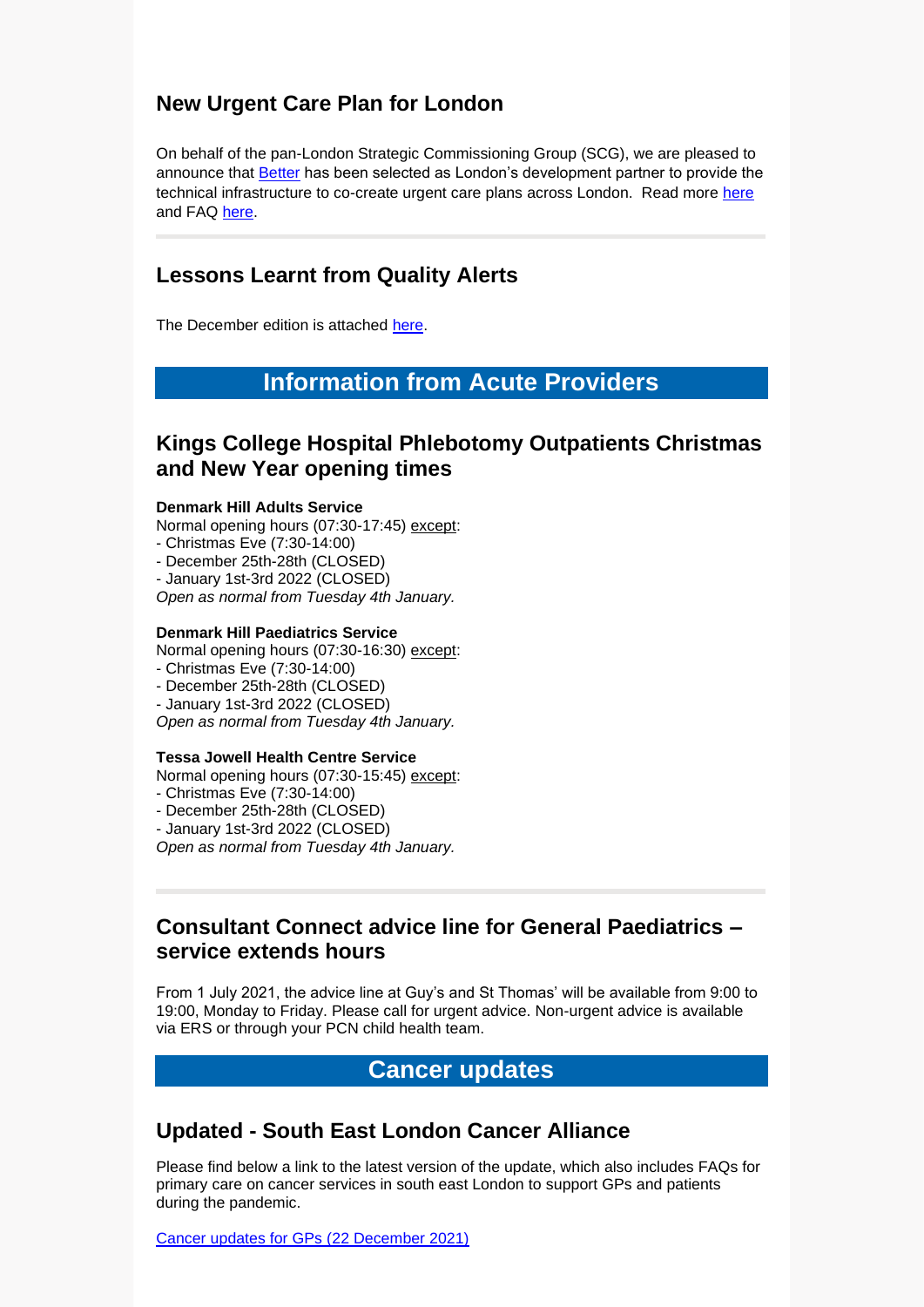## **Resources**

#### **Managing COVID-19 at home – social media messaging**

With an increase in Londoners testing positive for COVID-19 over the festive period, NHS England and NHS Improvement (London) has developed some messaging and assets that can be used on Twitter and Facebook to signpost people to NHS advice for managing COVID-19 at home. [Download the message and assets now.](https://londoncommunications.cmail20.com/t/d-l-ahrtkuy-tkulkluhlr-y/)

### **Covid vaccination core script 15 December/ 15 minute wait leaflet**

Please find attached the latest Covid vaccination [core script](https://selondonccg.nhs.uk/wp-content/uploads/2021/12/2021-12-15-UPDATED-Core-script-for-NHS-COVID-19-booster-vaccinations.docx) from NHS E&I national.

Also, subject to the 15 minute wait after Pfizer jabs being scrapped, the UKHSA has [published a public leaflet](https://assets.publishing.service.gov.uk/government/uploads/system/uploads/attachment_data/file/1040859/UKHSA-12222-COVID-19-waiting-after-your-COVID-19-vaccination.pdf) about this change.

#### **Resources for people with learning disabilities**

[How and Why to get a COVID19 booster](https://future.nhs.uk/committocarers/viewdocument?docid=121210149) - Presentation by Dr Eleanor Powers Health Inequalities Lead, Covid and Flu Vaccination Programmes.

[COVID Booster Easy Read 16.12.21](https://future.nhs.uk/committocarers/viewdocument?docid=121210181) - Letter is for people with a learning disability, autism or both.

#### **Needle phobia guidance**

[Guidance](https://selondonccg.nhs.uk/wp-content/uploads/2021/12/OVER-COMING-NEEDLE-PHOBIA-presentation.pptx) from GSST regarding needle phobia useful for CYP and Adults with Learning disability or autism.

## **NHSE/I guidance**

Please find attached **[Respiratory Prescribing Top Tips and Sustainability Leaflet](https://selondonccg.nhs.uk/wp-content/uploads/2021/12/Respiratory-Prescribing-Top-Tips-and-Sustainability-Leaflet-FINAL.pdf)**